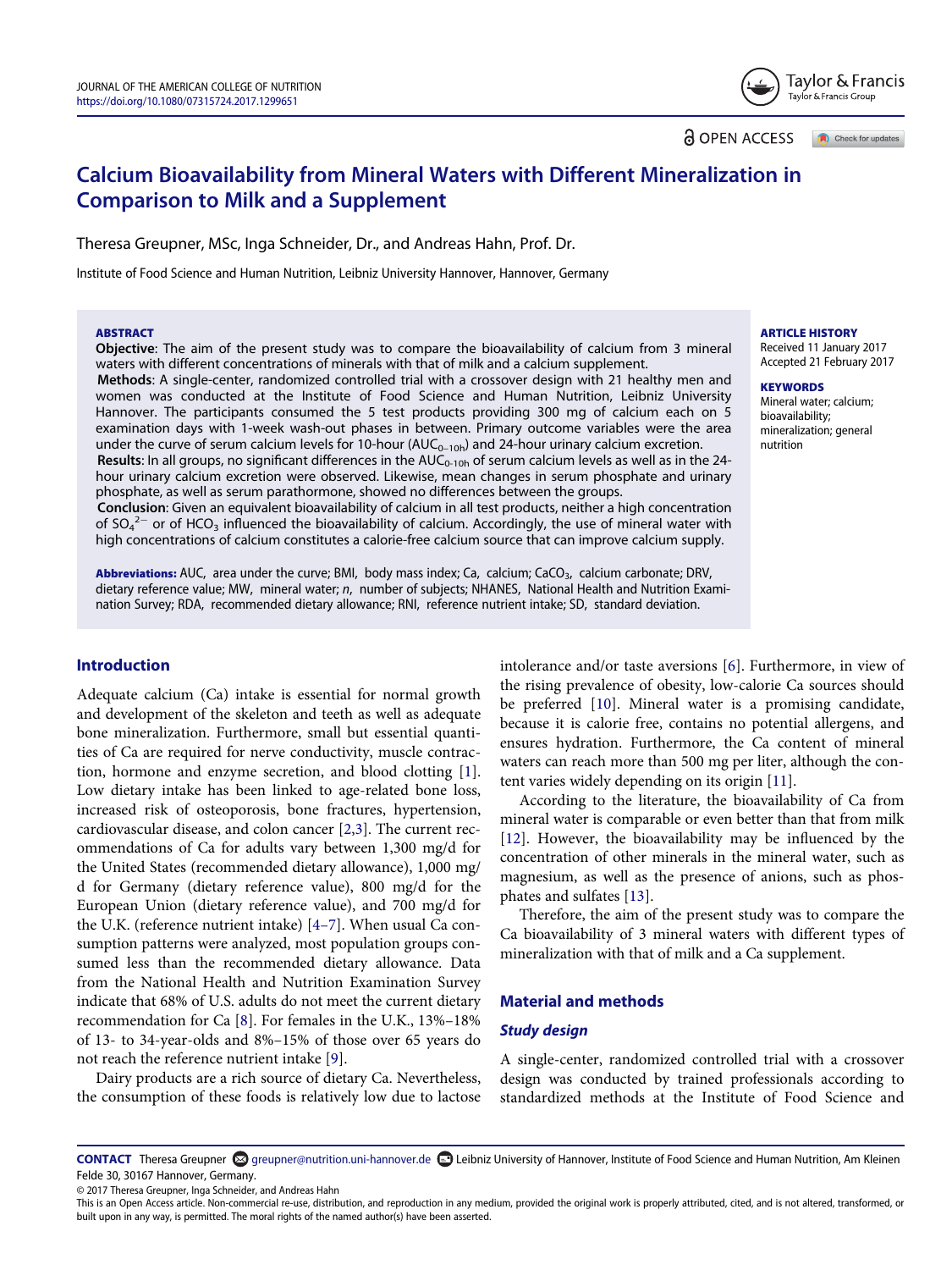Human Nutrition, Leibniz University Hannover, Germany. The study consisted of a screening phase, a 4-week depletion phase, and 5 examinations with 1-week wash out phases in between.

Ethical approval was provided by the Ethic Commission at the Medical Chamber of Lower Saxony (Hannover, Germany). Written informed consent was obtained from all subjects prior to participating in the study according to the guidelines of the Declaration of Helsinki. The study is registered in the German Clinical Trial Register (DRKS00010411).

#### **Subjects**

Healthy participants ( $n = 21$ ) were recruited from the general population in Hannover, Germany, by advertisements. They were selected according to inclusion and exclusion criteria that were assessed via questionnaires. The main inclusion criteria were age between 18 and 50 years and a body mass index between 18.5 and 29.9 kg/m<sup>2</sup>. Exclusion criteria were defined as an allergy to any of the test products or foods, the intake of Ca supplements, the regular intake of laxatives, and chronic gastrointestinal disorders as well as prior gastrointestinal surgical procedures.

#### Test products and procedure

Three mineral waters (MW 1, MW 2, and MW 3) with different concentrations of minerals, milk, and a supplement containing calcium carbonate  $(CaCO<sub>3</sub>)$  were investigated in the bioavailability study. The mineral concentrations of the 5 test products are shown in [Table 1.](#page-1-0) Test products were adjusted to provide an amount of 300 mg of Ca, and the volume was, if necessary, filled with demineralized water to ensure consumption of equal amounts of fluids in all groups. All participants received each test product in a randomized order.

The participants consumed 25  $\mu$ g of vitamin D (Doppelherz Vitamin D 1000 I.E. EXTRA, Queisser Pharma GmbH & Co. KG, Flensburg, Germany) daily 4 weeks before and during the study to ensure adequate vitamin D status. Additionally, the participants were instructed to minimize their Ca intake 2 days before each examination and to avoid excessive exercise on the day prior to the examinations. A list of restricted foods was given to the participants before the intervention.

On examination days, each participant consumed one of the test products in a randomized order after an overnight fast. Participants were instructed to drink Ca-poor water (12 mg Ca per liter) at defined time points during the 12 hours prior to the first draw of fasting blood. Test products had to be

Table 1. Mineral composition of the 5 test products.

| Mineral                                                                                | <b>MW1</b>                             | MW <sub>2</sub>                            | MW <sub>3</sub>                          | Milk <sup>a</sup>                           | Supplement <sup>b</sup> |
|----------------------------------------------------------------------------------------|----------------------------------------|--------------------------------------------|------------------------------------------|---------------------------------------------|-------------------------|
| value                                                                                  | (mq/L)                                 | (mq/L)                                     | (mq/L)                                   | (mq/100 ml)                                 | (mq/pill)               |
| $Ca^{2+}$<br>$Mg^{2+}$<br>Na <sup>+</sup><br>$Cl^-$<br>$SO_4^{2-}$<br>HCO <sub>3</sub> | 348<br>108<br>118<br>40<br>38<br>1,816 | 528<br>124<br>28.8<br>28.9<br>1,463<br>403 | 290<br>137<br>100<br>181<br>8.8<br>1,519 | 125<br>n.a.<br>n.a.<br>n.a.<br>n.a.<br>n.a. | 300<br>10               |

<span id="page-1-0"></span> $MW = mineral water, n.a. = not analyzed.$ 

<span id="page-1-1"></span><sup>a</sup> Lactose-free ultra-high-temperature milk.

<span id="page-1-2"></span><sup>b</sup>Calcium supplement (CaCO<sub>3</sub>).

consumed within 30 minutes and were given with a standardized breakfast (6.4 mg Ca/portion). Blood samples were drawn initially as well as 1, 2, 3, 4, 5, 6, 8, and 10 hours after the intake of the test product. Urine samples were collected predose and at defined intervals up to 24 hours after dosing (0–2, 2–4, 4–6, 6–8, 8–12, and 12–24 hours). During the experimental period (24 hours), participants consumed standardized Ca-poor meals and water. After the 10-hour blood draw the participants were allowed to drink water at any time, not exceeding 1 L.

The primary outcome variables were the area under the curve (AUC) of serum Ca levels for 10 hours ( $AUC_{0-10h}$ ) and the 24-hour urinary Ca excretion [14–[16\]](#page-4-11). Serum concentrations of Ca, phosphate, and parathormone as well as the urine excretion of Ca and phosphate were examined as secondary outcome variables. The quantity of 25-hydroxyvitamin D was determined only for controls in the baseline blood samples. The blood and urine samples were prepared and analyzed by the Hannover Medical Care Center of the LADR (Laborärztliche Arbeitsgemeinschaft für Diagnostik und Rationalisierung e.V., Geesthacht, Germany) network.

#### Data analysis and statistical methods

Data are presented as means  $\pm$  SD. All serum levels were corrected to their respective baseline levels. The  $AUC_{0-10h}$  of Ca serum levels was calculated geometrically using the trapezoidal rule, ignoring the area below the baseline. Missing values were caused by faulty of incomplete analysis.

The data were not found to be normally distributed using the Kolmogorov-Smirnov test; therefore, log transformation was applied and nonparametric tests were used.

Differences between baseline levels,  $AUC_{0-10h}$  of Ca serum levels, and urinary Ca excretion were analyzed by analysis of variance for repeated measurements. Mauchly's test was used to determine sphericity. When sphericity could not be assumed, the Greenhouse-Geisser correction was applied.

Values of  $p \leq 0.05$  were considered statistically significant. All statistical analyses were performed using SPSS software (Version 23.0; SPSS Inc., Chicago, IL).

#### Results

#### Study population

Twenty-one healthy males and females (men:  $n = 5$ , women:  $n = 16$ ) participated in the study. The mean age was 24.1  $\pm$ 2.6 years and the mean body mass index was  $23.1 \pm 3.3$  kg/m<sup>2</sup>. Due to the crossover design, baseline levels (including 25 hydroxyvitamin D) did not significantly differ between groups. The mean fasting 25-hydroxyvitamin D concentrations were above 75 nmol/L.

## Serum and urine concentrations of calcium, phosphate, and parathormone

Statistical group comparisons based on the  $AUC_{0-10h}$  of serum Ca levels revealed no significant differences between the treatment groups. Likewise, no significant differences in the 24 hour urinary Ca excretion were observed ([Table 2\)](#page-2-0). In all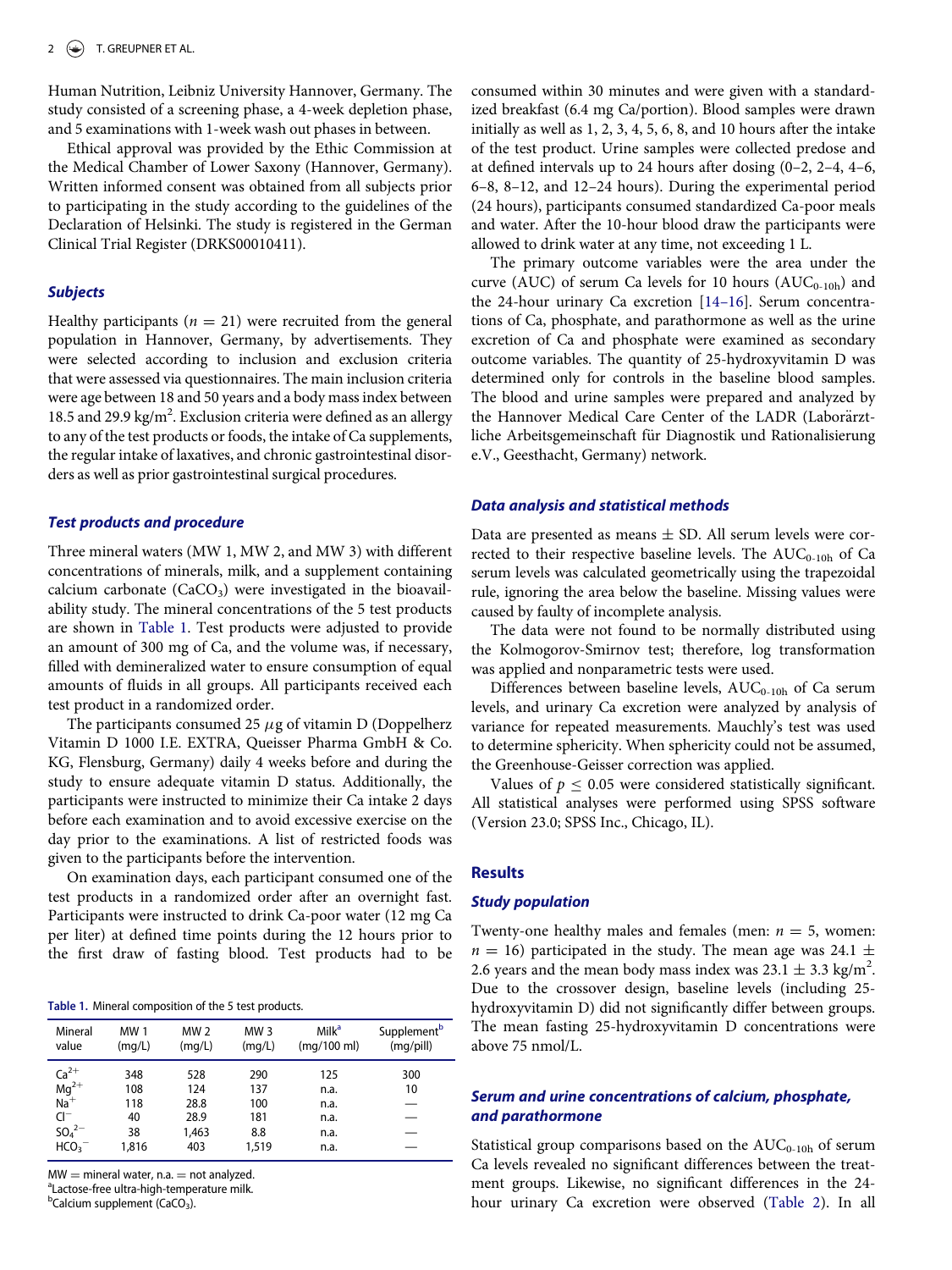|                                                                                             | $AUC_{0-10h}$ Serum Ca                                                                                    |                                                          | 24-Hour Urinary Ca<br>Excretion (mmol)                                                          |                                                          |  |
|---------------------------------------------------------------------------------------------|-----------------------------------------------------------------------------------------------------------|----------------------------------------------------------|-------------------------------------------------------------------------------------------------|----------------------------------------------------------|--|
| MW 1<br><b>MW 2</b><br>MW <sub>3</sub><br>Supplement <sup>a</sup><br>Milk <sup>b</sup><br>р | $0.76 \pm 0.59$<br>$0.57 + 0.49$<br>$0.77 + 0.73$<br>$0.53 \pm 0.63$<br>$0.68 + 0.56$<br>$0.4261^{\circ}$ | $n = 19$<br>$n = 21$<br>$n = 21$<br>$n = 21$<br>$n = 20$ | $4.02 + 0.40$<br>$3.69 + 0.99$<br>$3.84 + 1.18$<br>$3.40 + 1.11$<br>$3.30 + 1.08$<br>$0.6192^d$ | $n = 14$<br>$n = 17$<br>$n = 16$<br>$n = 19$<br>$n = 20$ |  |

<span id="page-2-0"></span>AUC  $=$  area under the curve, Ca  $=$  calcium, MW  $=$  mineral water.

<span id="page-2-2"></span> $\alpha$ <sup>a</sup>Calcium supplement (CaCO<sub>3</sub>).

<span id="page-2-3"></span>**bLactose-free ultra-high-temperature milk.** 

<span id="page-2-4"></span>c Greenhouse-Geisser correction.

<span id="page-2-5"></span><sup>d</sup>Sphericity given.

groups, after an initial increase, serum Ca levels decreased after 2 hours to approximately half of the maximum concentration and remained nearly consistent. Urinary Ca excretion was initially high and decreased constantly over the following 2 hours in all groups [\(Fig. 1\)](#page-2-1).

[Figure 2](#page-3-0) shows the time-dependent courses of the mean changes in serum phosphate and urinary phosphate. Serum phosphate levels decreased initially. Then, the levels increased to approximately one third of the maximum concentration in all groups and remained relatively constant afterwards. In all groups, after an initial increase, the urinary phosphate levels decreased after 2 hours to nearly zero ([Fig. 2\)](#page-3-0).

Serum parathormone levels showed an initial increase. Over the following 2 hours, the levels slightly decreased in all groups [\(Fig. 3\)](#page-3-1).

## **Discussion**

In this randomized crossover study with healthy volunteers, substantial increases in Ca serum levels were observed for all 5 test products (3 mineral waters with different types of mineralization, milk, and a Ca supplement) after intake of 300 mg Ca. No significant differences regarding the  $AUC_{0-10h}$  of serum Ca were found between the test products. The general findings are consistent with previous studies showing equivalent Ca absorption from mineral water, milk or other dairy products, and dietary supplements over a maximum time of 24 hours [\[17](#page-4-12)–21].

Even in studies with treatments over 3 to 5 days, no significant differences in Ca absorption between mineral water and milk as well as milk and dietary supplements were observed [[11](#page-4-8)[,16](#page-4-13)].

Likewise, the 24-hour urinary Ca excretion was not significantly different between the test products. This corresponds to findings from previous studies showing equivalent 24-hour urinary Ca excretion after intake of mineral water, milk or other dairy products, and dietary supplements [[11](#page-4-8)[,16](#page-4-13)[,18,](#page-4-14)[22,](#page-4-15)[23](#page-4-16)].

Regarding the mean serum phosphate concentrations, it is notable that the waveform was nearly inverse that of the mean serum Ca concentrations. This is due to the solubility product of Ca and phosphate, which must be avoided to prevent the precipitation of calcium phosphate [[24](#page-4-17)]. Therefore, the 24-hour urinary phosphate excretion increased in all groups and exhibited no significant differences. Similarly, Mortensen and Charles [\[16\]](#page-4-13) found no significant difference in the 24-hour urinary phosphate excretion over 3 days between a dietary supplement and milk.

All test products induced a decrease in serum parathormone. The oral intake of a Ca load increases serum Ca and lowers parathormone concentrations, which induces a decrease in bone turnover [\[24\]](#page-4-17). Similar studies that compared Ca bioavailability from mineral waters with different Ca concentrations with those of Ca from milk demonstrated the same serum parathormone decreases after the consumption of mineral water as after the ingestion of Ca from milk [\[22,](#page-4-15)[25](#page-4-18)]. The oral intake of mineral water containing Ca in similar amounts (344 mg Ca) acutely inhibits parathormone secretion and bone resorption [\[25\]](#page-4-18). Furthermore, the use of high Ca mineral water (408 mg/L of calcium) over 1 year significantly maintained bone mineral density and resulted in significantly reduced serum osteocalcin levels compared to low-Ca mineral water (80 mg/L of calcium) in postmenopausal women [[26](#page-4-19)].

Vitamin D promotes Ca absorption in the gut by inducing the synthesis of calbindin and maintaining adequate serum Ca concentrations to enable normal mineralization of bone. A poor vitamin D status induces insufficient Ca absorption [[27\]](#page-4-20). In this study, participants consumed 25  $\mu$ g of vitamin D daily for 4 weeks before and during the study to standardize vitamin D status. The fasting 25-hydroxyvitamin D concentrations of the participants were above 75 nmol/L, which ensured optimal Ca absorption. These findings are supported by studies that compared the absorption of a Ca supplement with that of milk and with a vitamin D supplement plus Ca. The bioavailability

<span id="page-2-1"></span>

Figure 1. (a) Mean serum calcium concentrations corrected to baseline (MW 1:  $n = 19$ , MW 2:  $n = 21$ , MW 3:  $n = 21$ , milk: n = 20, supplement:  $n = 21$ ) and (b) mean urinary calcium excretion (MW 1:  $n = 14$ , MW 2:  $n = 17$ , MW 3:  $n = 16$ , milk:  $n = 20$ , supplement:  $n = 19$ ) after consumption of the test products.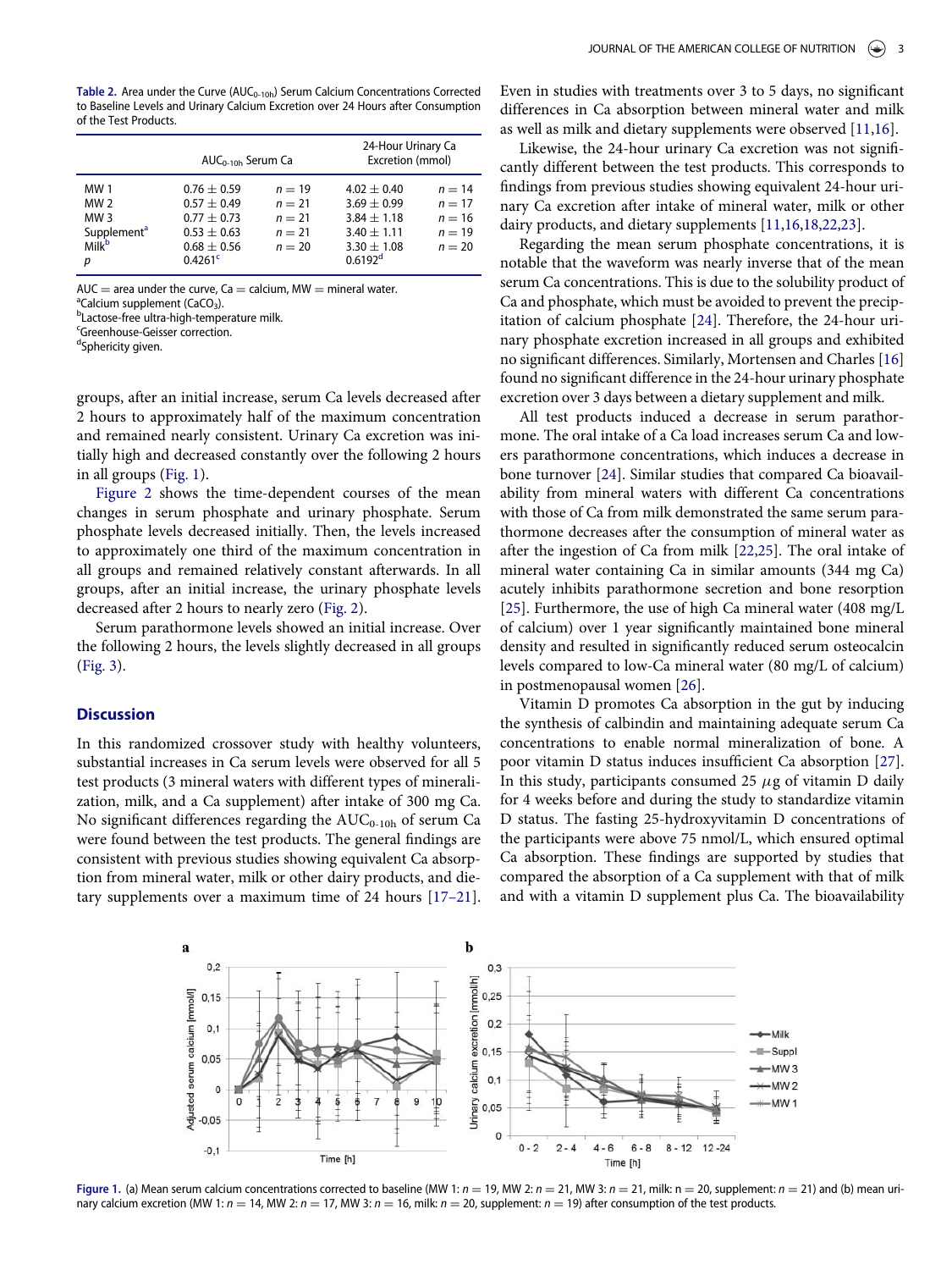<span id="page-3-0"></span>

Figure 2. (a) Mean serum phosphate concentrations corrected to baseline (MW 1:  $n = 19$ , MW 2:  $n = 21$ , MW 3:  $n = 21$ , milk:  $n = 20$ , supplement:  $n = 21$ ) and (b) mean urinary phosphate excretion (MW 1:  $n = 14$ , MW 2:  $n = 17$ , MW 3:  $n = 16$ , milk:  $n = 20$ , supplement:  $n = 19$ ) after consumption of the test products.

of Ca was better than or as good as that from milk but could be increased by additional vitamin D [\[16](#page-4-13)[,23\]](#page-4-16).

The main finding of this study concerns the effect of different types of mineralization of mineral waters on the bioavailability of Ca. Notably, MW 2 was rich in  ${SO_4}^{2-}$ (1,463 mg/L), which is suggested to potentially enhance calciuria and therefore decrease the bioavailability of Ca. To the best of our knowledge, only 2 studies have investigated the potential influence of  $SO_4^2$ <sup>2</sup> on the bioavailability of Ca. A study by Couzy et al. [\[11](#page-4-8)] showed a nonsignificant increase of 17% in calciuria with Ca and  $SO_4^2$ -rich mineral water compared to milk in 9 subjects. Likewise, a longer intervention over 3 weeks showed a significantly higher urinary volume (ml/day) and a higher urinary Ca excretion with an  $SO_4^2$ <sup>-</sup>-rich mineral water compared to milk [[22](#page-4-15)]. However, this effect was not observed in the present study. Urinary volumes over 24 hours were comparable in all groups ( $p =$ 0.526). Additionally, MW 2 was low in  $\text{HCO}_3^-$  (403 mg/L) compared to MW 1 (1,816 mg/L) and MW 3 (1,519 mg/L). To the best of our knowledge, no study has determined the effect of  $HCO_3^-$  on the bioavailability of Ca. The bioavailability of Ca was comparable and not significantly different in products tested in this study. Therefore, the content of  $\overline{HCO_3}^-$  does not influence the bioavailability of Ca. Likewise, the potential effect of the magnesium [\[13](#page-4-10)] content can be ignored because the magnesium concentration was comparable in all tested mineral waters.

<span id="page-3-1"></span>

Figure 3. Mean serum parathormone concentrations corrected to baseline (MW 1:  $n = 19$ , MW 2:  $n = 21$ , MW 3:  $n = 21$ , milk:  $n = 20$ , supplement: n = 21) after consumption of the test products.

There are some limitations to the present study. In this study, participants received only a single dose of mineral water. However, the bioavailability of Ca can increase when mineral water consumption is evenly distributed throughout the day and additionally when it is consumed together with other food [\[12](#page-4-9)]. These effects should be investigated in more depth and taken into consideration in future trials. Furthermore, the potential influence of magnesium on Ca bioavailability should be examined in studies comparing Ca-rich mineral water with magnesium-rich mineral water.

## Conclusion

The results of serum and urine analysis indicated that the bioavailability of Ca from mineral water with different mineralization levels, milk, and dietary supplements is comparable. Specifically, the Ca bioavailability was not influenced by the presence of  $SO_4^2$ <sup>-</sup> or  $HCO_3$ <sup>-</sup>. Thus, the use of mineral water with higher concentrations of Ca constitutes a calorie-free Ca source that contributes the optimal Ca supply. Future studies should be conducted regarding usual consumption patterns of mineral water, because multiple portions consumed throughout the day may increase the bioavailability of Ca. Additionally, the results should be validated in forthcoming intervention studies, which should determine the effect of high-Ca mineral water on bone mineral density and postmenopausal bone loss.

#### Acknowledgment

The authors thank all of the subjects who took part in this study.

#### Declaration of interest

This study was funded by the Association of German Mineral Water Bottlers (VDM). Study realization, data analysis, and reporting were undertaken independently from the sponsor. The vitamin D was kindly provided by Queisser Pharma GmbH & Co. KG, Flensburg, Germany, and the supplements were provided by Dr. Paul Lohmann GmbH KG, Emmerthal, Germany. The authors declare no potential conflicts of interest.

## Human and animal rights and informed consent

All procedures performed in this study involving human participants were in accordance with the ethical standards of the institutional and/or